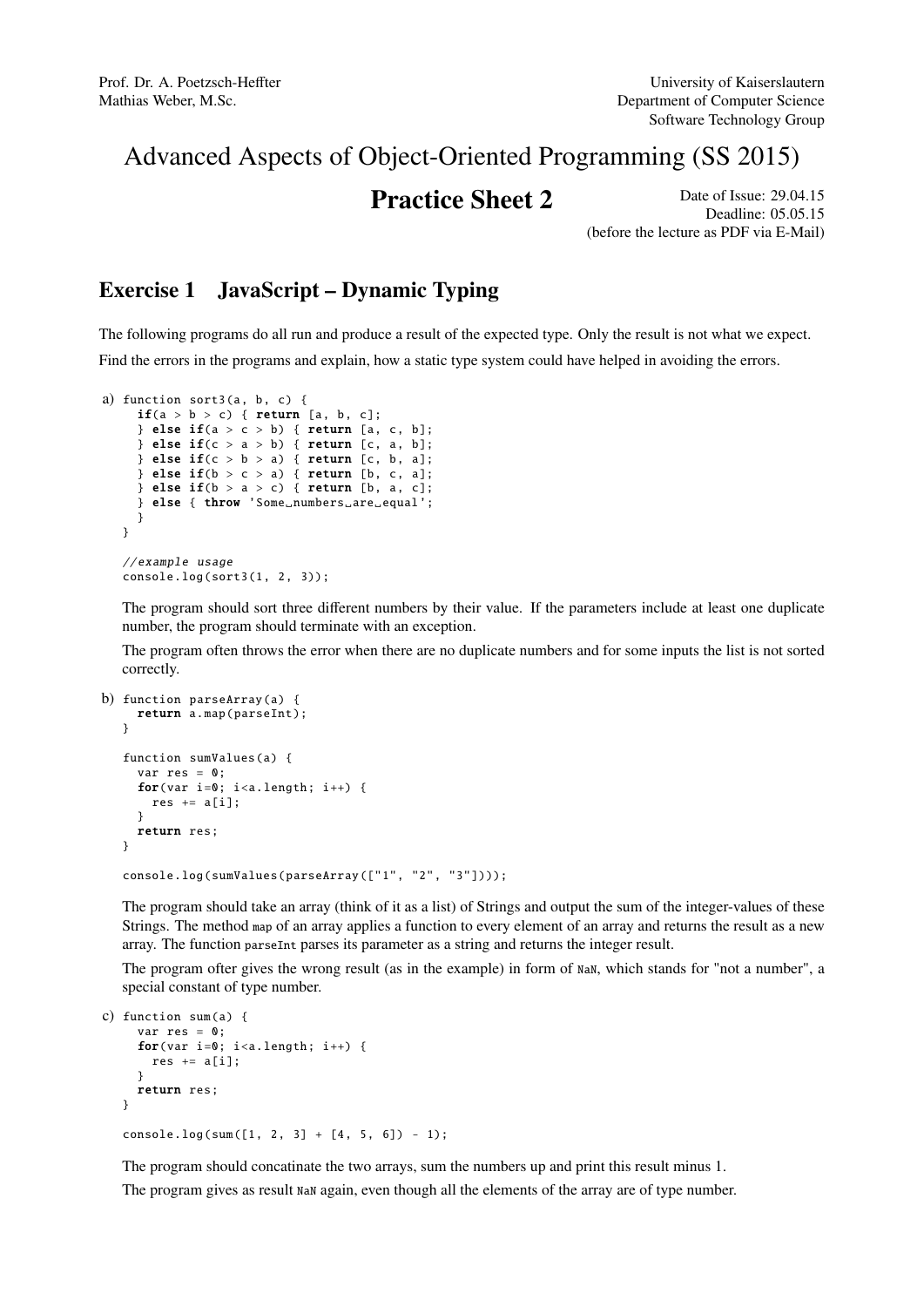### Exercise 2 Required and Provided Interfaces

Download the source for the class ObjectOutputStream from the website of the lecture.

- a) Which different *provided interfaces* does the class have? Give examples for each of them.
- b) What is the *required interface* of an ObjectOutputStream-object?

#### Exercise 3 Prototype-based Inheritence

Inheritence is not only possible in class-based languages such as Java. It can also be simulated in prototype-based languages such as JavaScript.

Consider the following example program:

```
1 function A(vara, varb)
2 {
3 this.vara = vara;<br>4 this.varb = varb;
        this.varb = varb;
5 }
6
7 A. prototype .set = function(v)
8 {
9 this.vara=v;
10 }
\frac{11}{12}A. prototype.hello=function ()
13 {
14 console.log("Hello_World!");
15 }
16
17 function B(vara, varb, varc)
18 {
19 A.call(this, vara, varb);<br>20 this. varc = varc;
        this.varc = varc;
21 }
2223 B. prototype = Object.create(A. prototype);
24
25 B. prototype .set=function(v)
\frac{26}{27} {
27 if (v := "") {<br>28 this vara=
             this.vara=v;
29 }
30 }
                                                       31 B. prototype .get=function ()
                                                       32 {
                                                       33 return this.vara;
                                                       34 }
                                                       35
                                                       36
                                                        37 var v1 = new A("test", 4);
                                                        38 var v2 = new B("test2", 5, v1);
                                                        39 v2.set("output_please");
                                                       40 console.log(v2.get ());
                                                       41
                                                       42 v2.hello ();
                                                       43
                                                       44
                                                       45 var v3 = new B("something", 42, v1);\frac{46}{47}v3.get=function()
                                                       48 {
                                                       49 return "Result:\Box" + B. prototype.get.call(this);<br>50 }
                                                          \mathcal{F}51 console.log(v3.get());
                                                       52
                                                       53
                                                       54
                                                       55 B. prototype . some_function =function ()
                                                       56 {
                                                       57 console.log("Some<sub>u</sub>function<sub>u</sub>called.");
                                                       \frac{5}{58} }
                                                       59 v2. some_function ();
```
a) Implement the example in Java.

b) The change made in lines 55-59 is not possible in Java. Why?